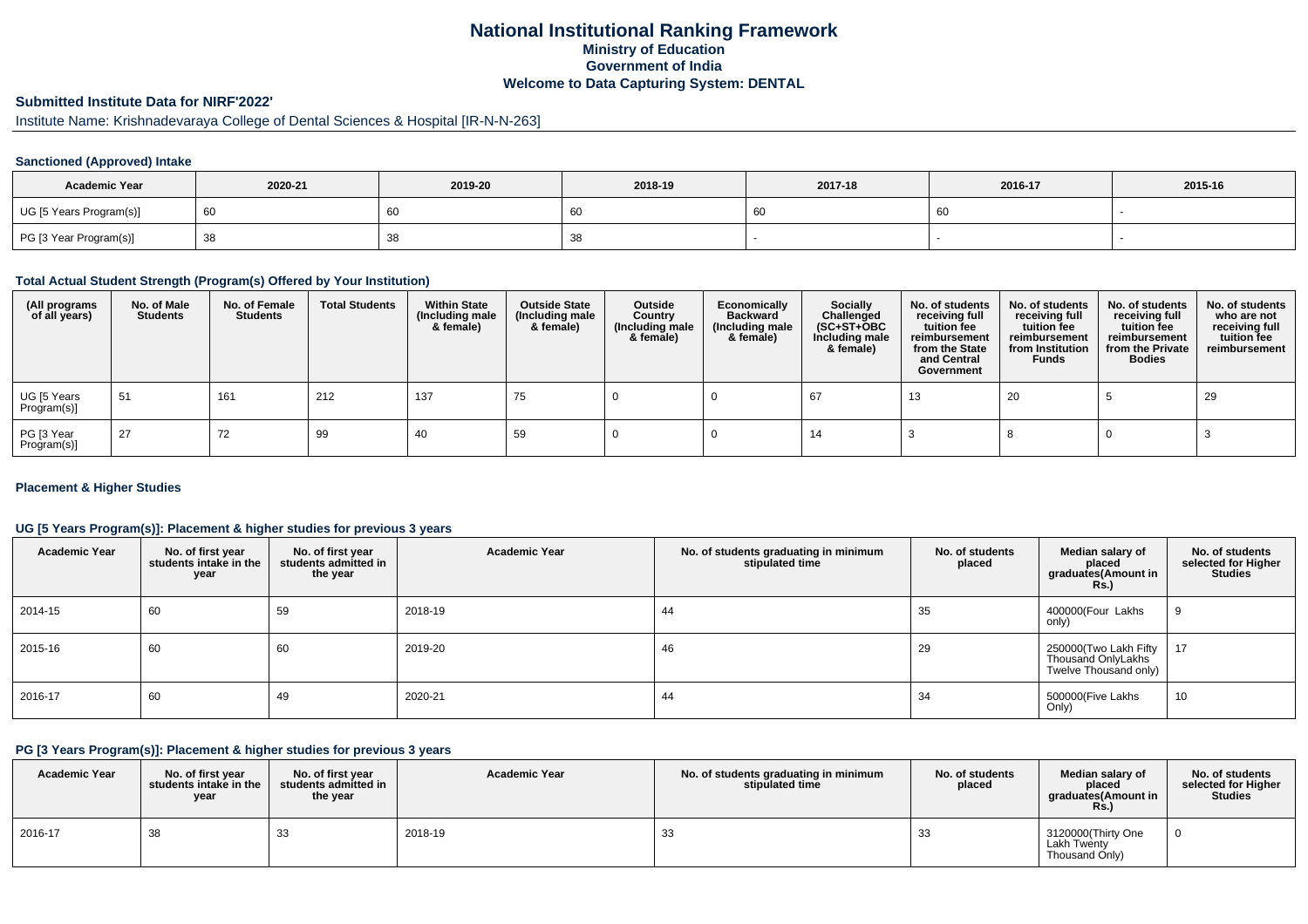| 2017-18 | -38 | 29 | 2019-20 | 26 | ∠∪ | 3248850(Thirty Two<br>lakhs Forty Eight<br>Thousand Eight Fifty<br>Only) |  |
|---------|-----|----|---------|----|----|--------------------------------------------------------------------------|--|
| 2018-19 | 38  | 34 | 2020-21 | 33 | 32 | 1935000(Ninteen<br>Lakhs Thirty Five<br>thousand Only)                   |  |

#### **Ph.D Student Details**

| Ph.D (Student pursuing doctoral program till 2020-21 Students admitted in the academic year 2020-21 should not be entered here.) |         |                       |         |  |  |
|----------------------------------------------------------------------------------------------------------------------------------|---------|-----------------------|---------|--|--|
|                                                                                                                                  |         | <b>Total Students</b> |         |  |  |
| Full Time                                                                                                                        |         |                       |         |  |  |
| Part Time                                                                                                                        |         | 0                     |         |  |  |
| No. of Ph.D students graduated (including Integrated Ph.D)                                                                       |         |                       |         |  |  |
|                                                                                                                                  | 2020-21 | 2019-20               | 2018-19 |  |  |
| Full Time                                                                                                                        |         |                       |         |  |  |
| Part Time                                                                                                                        |         |                       |         |  |  |
| No. of students Graduating in Super Speciality program (DM/MCH)                                                                  |         |                       |         |  |  |
| 2020-21                                                                                                                          | 2019-20 | 2018-19               |         |  |  |

### **Financial Resources: Utilised Amount for the Capital expenditure for previous 3 years**

| <b>Academic Year</b>                                                                                 | 2020-21                                                                        | 2019-20                                                                       | 2018-19                                                                              |  |  |  |
|------------------------------------------------------------------------------------------------------|--------------------------------------------------------------------------------|-------------------------------------------------------------------------------|--------------------------------------------------------------------------------------|--|--|--|
|                                                                                                      | <b>Utilised Amount</b>                                                         | <b>Utilised Amount</b>                                                        | <b>Utilised Amount</b>                                                               |  |  |  |
| Annual Capital Expenditure on Academic Activities and Resources (excluding expenditure on buildings) |                                                                                |                                                                               |                                                                                      |  |  |  |
| Library                                                                                              | 430962 (Four Lakh Thirty Thousand Nine Hundred Sixty Two<br>only)              | 919562 (Nine Lakh Ninteen Thousand Five Hundred Sixty Two<br>only)            | 2400000 (Twenty Four Lakh only)                                                      |  |  |  |
| New Equipment for Laboratories                                                                       | 4151733 (Forty One Lakh Fifty One Thousand Seven Hundred<br>Thirty Three Only) | 4096810 (Forty Lakh Ninty Six Thousand Eight Hundred Ten<br>onlyred Ten Only) | 18518914 (One Crore Eight Five Lakh Eighteen Thousand<br>Nine Hundred Fourteen only) |  |  |  |
| Other expenditure on creation of Capital Assets (excluding<br>expenditure on Land and Building)      | 875200 (Eight Lakh Seventy Five Thousand Two Hundred<br>only)                  | 911921 (Nine Lakh Eleven Thousand Nine Hundred Twenty<br>Only)                | 849000 (Eight Lakh Forty Nine Thousand Only)                                         |  |  |  |

### **Financial Resources: Utilised Amount for the Operational expenditure for previous 3 years**

| <b>Academic Year</b>                                                                                                                                                                           | 2020-21                                                                                      | 2019-20                                                                               | 2018-19                                                                                    |  |  |  |
|------------------------------------------------------------------------------------------------------------------------------------------------------------------------------------------------|----------------------------------------------------------------------------------------------|---------------------------------------------------------------------------------------|--------------------------------------------------------------------------------------------|--|--|--|
|                                                                                                                                                                                                | <b>Utilised Amount</b>                                                                       | <b>Utilised Amount</b>                                                                | <b>Utilised Amount</b>                                                                     |  |  |  |
| <b>Annual Operational Expenditure</b>                                                                                                                                                          |                                                                                              |                                                                                       |                                                                                            |  |  |  |
| Salaries (Teaching and Non Teaching staff)                                                                                                                                                     | 53659688 (Five Crore Thirty Six Lakh Fifty Nine Thousand Six<br>Hundred Eighty Eighty Only)  | 54680592 (Five Crore forty six Lakh Eighty Thousand Five<br>Hundred Ninety Two only ) | 53786260 (Five Crore Thirty Seven Lakh Eighty six Thousand<br>Two Hundred Sixty only)      |  |  |  |
| Maintenance of Academic Infrastructure or consumables and<br>other running expenditures(excluding maintenance of hostels<br>and allied services, rent of the building, depreciation cost, etc) | 12557574 (One Crore Twenty Five Lakh Fifty Seven Thousand<br>Five Hundred Seventy Four only) | 15248912 (One Crore Fifty Two Lakh Forty Eight Thousand<br>Nine Hundred Twelve Only   | 23477914 (Two Crore Thirty Four Lakh Seventy Seven<br>thousand Nine Hundred Fourteen Only) |  |  |  |
| Seminars/Conferences/Workshops                                                                                                                                                                 | 600000 (Twenty Three Thousand Nine Hundred Forty only)                                       | 800000 (Eight Lakh Only)                                                              | 800000 (Eight Lakh Only)                                                                   |  |  |  |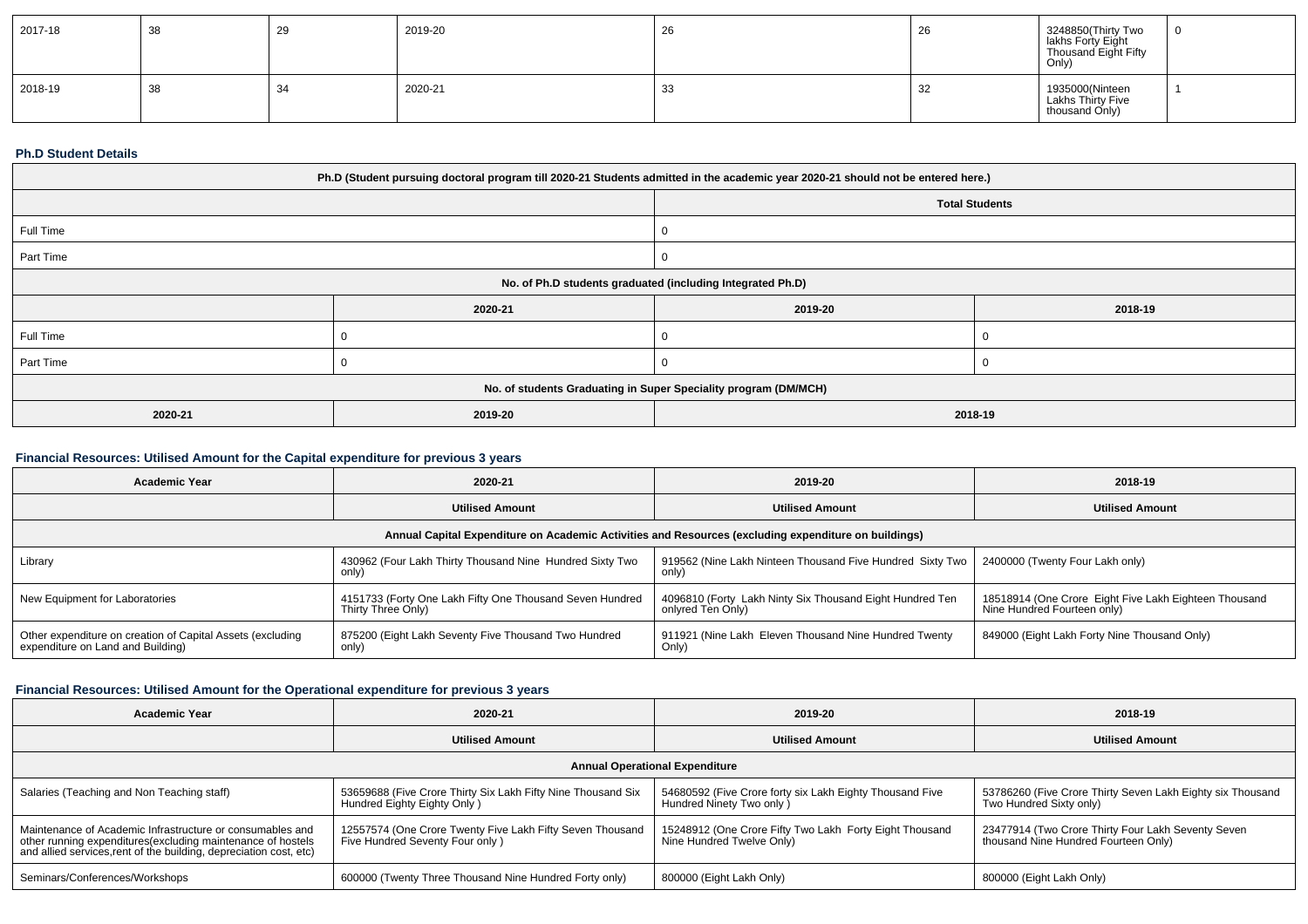| Calendar year            | 2020 | 2019 | 2018 |
|--------------------------|------|------|------|
| No. of Patents Published |      |      |      |
| No. of Patents Granted   |      |      |      |

#### **Sponsored Research Details**

| <b>Financial Year</b>                    | 2020-21 | 2019-20                                | 2018-19                         |
|------------------------------------------|---------|----------------------------------------|---------------------------------|
| Total no. of Sponsored Projects          |         |                                        |                                 |
| Total no. of Funding Agencies            |         |                                        |                                 |
| Total Amount Received (Amount in Rupees) |         | 2075000                                | 114000                          |
| Amount Received in Words                 | Zero    | Twenty Lakh Seventy Five Thousand Only | One Lakh Fourteen Thousand Only |

### **OPD Attendance & Bed Occupancy**

| . Average OPD attendance in the calendar year 2020.<br>$\mathcal{L}$ . The contract of the contract of the contract of the contract of the contract of the contract of the contract of the contract of the contract of the contract of the contract of the contract of the contract of th | $\sim$<br>-300 |
|-------------------------------------------------------------------------------------------------------------------------------------------------------------------------------------------------------------------------------------------------------------------------------------------|----------------|
|-------------------------------------------------------------------------------------------------------------------------------------------------------------------------------------------------------------------------------------------------------------------------------------------|----------------|

# **PCS Facilities: Facilities of physically challenged students**

| 1. Do your institution buildings have Lifts/Ramps?                                                                                                         | Yes, more than 80% of the buildings |
|------------------------------------------------------------------------------------------------------------------------------------------------------------|-------------------------------------|
| 2. Do your institution have provision for walking aids, including wheelchairs and transportation from one building to another for<br>handicapped students? | Yes                                 |
| 3. Do your institution buildings have specially designed toilets for handicapped students?                                                                 | Yes, less than 40% of the buildings |

# **Faculty Details**

| Srno           | Name                     | Age | Designation                                         | Gender | Qualification | <b>Experience (In</b><br>Months) | <b>Currently working</b><br>with institution? | <b>Joining Date</b> | <b>Leaving Date</b> | <b>Association type</b> |
|----------------|--------------------------|-----|-----------------------------------------------------|--------|---------------|----------------------------------|-----------------------------------------------|---------------------|---------------------|-------------------------|
|                | Dr PONNANNA A A          | 50  | Dean / Principal /<br>Director / Vice<br>Chancellor | Male   | <b>MDS</b>    | 266                              | Yes                                           | 17-10-2013          | $\sim$              | Regular                 |
| 2              | DR NITESH RAI            | 46  | Professor                                           | Male   | <b>MDS</b>    | 227                              | Yes                                           | 11-08-2006          | $\sim$              | Regular                 |
| 3              | DR RANGANATHA<br>RAO J K | 44  | Professor                                           | Male   | <b>MDS</b>    | 206                              | Yes                                           | 26-11-2012          | $\sim$              | Regular                 |
| 4              | DR MURALIDHAR<br>G       | 42  | Reader                                              | Male   | MDS           | 172                              | Yes                                           | 26-11-2007          | $\sim$              | Regular                 |
| 5              | DR MANJUNATH V           | 45  | Lecturer                                            | Male   | <b>BDS</b>    | 212                              | Yes                                           | 11-12-2003          | $\sim$              | Regular                 |
| 6              | DR SATHYAVATHI<br>G      | 43  | Lecturer                                            | Female | <b>BDS</b>    | 220                              | Yes                                           | 13-07-2004          | $\sim$              | Regular                 |
| $\overline{7}$ | DR MURALI R              | 53  | Professor                                           | Male   | <b>MS</b>     | 266                              | Yes                                           | 08-04-2011          | $\sim$              | Regular                 |
| 8              | DR SHAMALA A             | 45  | Reader                                              | Female | <b>MDS</b>    | 190                              | Yes                                           | 01-06-2012          | $\sim$              | Regular                 |
| 9              | DR MAANASI B Y           | 37  | Reader                                              | Female | MDS           | 138                              | Yes                                           | 28-03-2012          | $\sim$              | Regular                 |

**IPR**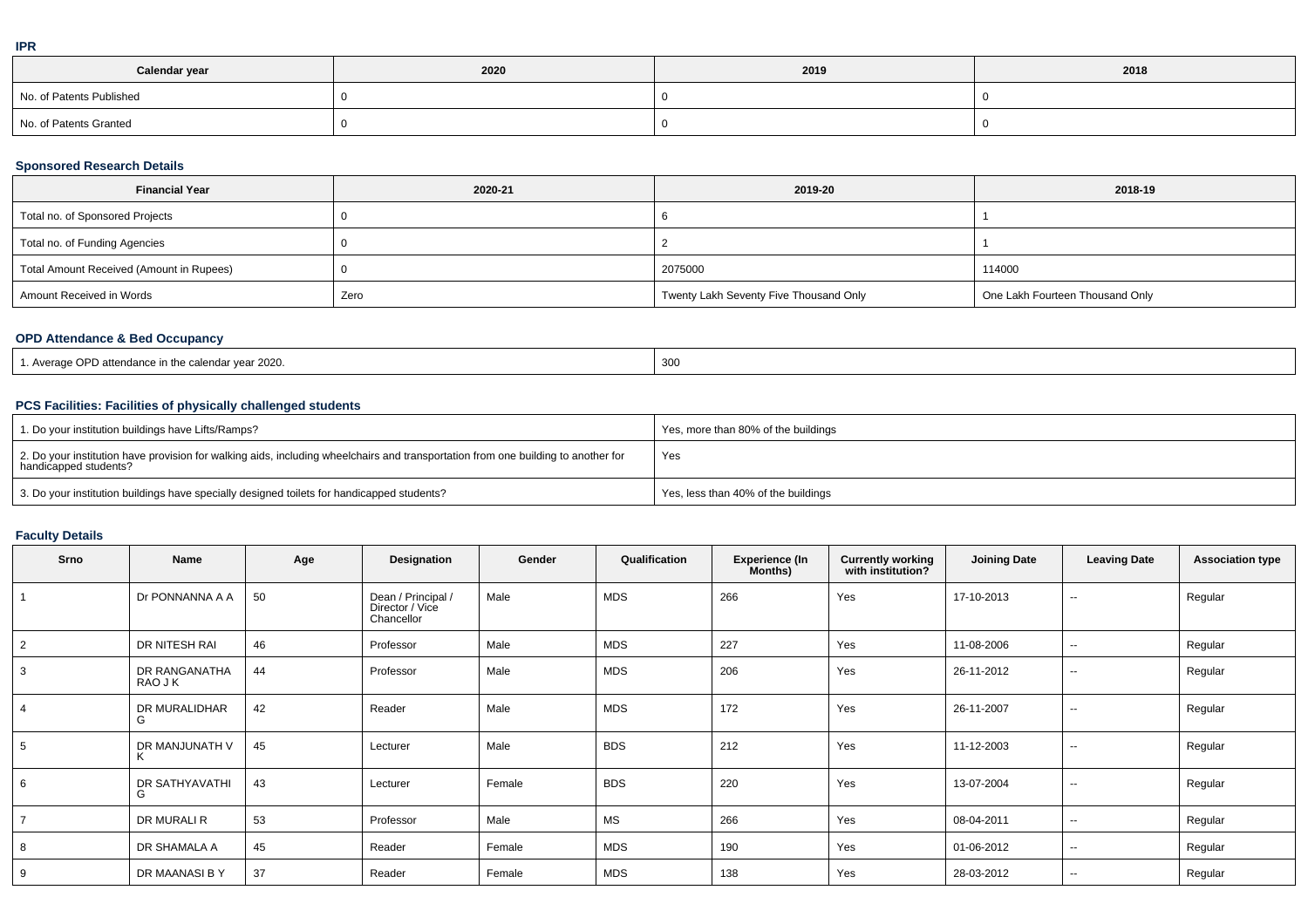| 10 | DR VIVEK RANJAN                  | 41 | Lecturer  | Male   | <b>BDS</b> | 187 | Yes | 22-06-2006 | $\overline{\phantom{a}}$ | Regular |
|----|----------------------------------|----|-----------|--------|------------|-----|-----|------------|--------------------------|---------|
| 11 | DR SHIPRA<br><b>CHATURVEDI</b>   | 31 | Lecturer  | Female | <b>BDS</b> | 92  | Yes | 28-10-2014 | $\overline{\phantom{a}}$ | Regular |
| 12 | DR PRIYA NAGAR                   | 43 | Professor | Female | <b>MDS</b> | 206 | Yes | 10-06-2011 | ⊷.                       | Regular |
| 13 | DR PALLAVI URS<br>G K            | 42 | Reader    | Female | <b>MDS</b> | 122 | Yes | 02-09-2013 | ⊷.                       | Regular |
| 14 | DR Reshma<br>Dodwad              | 41 | Reader    | Female | <b>MDS</b> | 150 | Yes | 02-12-2013 | $\overline{\phantom{a}}$ | Regular |
| 15 | DR VINAY REDDY<br>P              | 51 | Professor | Male   | <b>MDS</b> | 307 | Yes | 01-04-1996 | ⊷.                       | Regular |
| 16 | DR<br>CHANDRASHEKAR<br><b>BS</b> | 44 | Professor | Male   | <b>MDS</b> | 218 | Yes | 30-08-2006 | --                       | Regular |
| 17 | DR MAHESH C M                    | 48 | Professor | Male   | <b>MDS</b> | 248 | Yes | 10-06-2004 | ⊷.                       | Regular |
| 18 | DR BALAMOHAN<br><b>SHETTY</b>    | 47 | Reader    | Male   | <b>MDS</b> | 184 | Yes | 12-09-2006 | ⊷.                       | Regular |
| 19 | DR MAHENDRA S                    | 44 | Reader    | Male   | <b>MDS</b> | 157 | Yes | 14-07-2008 | $\overline{\phantom{a}}$ | Regular |
| 20 | DR ARUN A V                      | 40 | Reader    | Male   | <b>MDS</b> | 161 | Yes | 14-10-2010 | --                       | Regular |
| 21 | DR RAMESH<br><b>KUMAR P C</b>    | 45 | Reader    | Female | <b>MDS</b> | 157 | Yes | 05-01-2011 | -−                       | Regular |
| 22 | DR ARVIND S<br>RAJU              | 37 | Reader    | Male   | <b>MDS</b> | 109 | Yes | 16-01-2019 | --                       | Regular |
| 23 | DR JAYALAKSHMI<br>KB             | 60 | Professor | Female | <b>MDS</b> | 241 | Yes | 15-12-2014 | $\overline{\phantom{a}}$ | Regular |
| 24 | DR SUJATHA I                     | 45 | Professor | Female | <b>MDS</b> | 238 | Yes | 15-06-2005 | $\overline{\phantom{a}}$ | Regular |
| 25 | DR SHIBANI<br>SHETTY K           | 41 | Reader    | Female | <b>MDS</b> | 173 | Yes | 16-04-2008 | $\overline{\phantom{a}}$ | Regular |
| 26 | DR MANJEGOWDA                    | 43 | Reader    | Male   | <b>MDS</b> | 145 | Yes | 04-12-2009 | $\overline{\phantom{a}}$ | Regular |
| 27 | DR SOWMYA B                      | 35 | Lecturer  | Female | <b>MDS</b> | 54  | Yes | 08-02-2017 | $\overline{\phantom{a}}$ | Regular |
| 28 | DR PRASANNA<br>LATHA             | 57 | Professor | Female | <b>MDS</b> | 302 | Yes | 28-01-2010 | ⊷.                       | Regular |
| 29 | DR SHOBHA G K                    | 42 | Lecturer  | Female | <b>BDS</b> | 211 | Yes | 23-01-2003 | ⊷.                       | Regular |
| 30 | <b>DRMLV</b><br>PRABHUJI         | 52 | Professor | Male   | <b>MDS</b> | 306 | Yes | 02-06-2004 | --                       | Regular |
| 31 | DR JOANN<br>PAULINE GEORGE       | 48 | Professor | Female | <b>MDS</b> | 242 | Yes | 05-12-2003 | н.                       | Regular |
| 32 | DR KARTHIKEYAN<br>BV             | 43 | Reader    | Male   | <b>MDS</b> | 188 | Yes | 01-06-2009 | $\overline{\phantom{a}}$ | Regular |
| 33 | DR RUDRAKSHI C                   | 42 | Reader    | Female | <b>MDS</b> | 187 | Yes | 21-12-2010 | $\overline{\phantom{a}}$ | Regular |
| 34 | DR RASHMI<br>PARAMASHIVIAH       | 42 | Reader    | Female | <b>MDS</b> | 182 | Yes | 01-04-2011 | $\sim$                   | Regular |
| 35 | DR H C KISHORE                   | 41 | Reader    | Male   | <b>MDS</b> | 163 | Yes | 14-07-2008 | $\sim$                   | Regular |
| 36 | DR GREESHMA C                    | 35 | Lecturer  | Female | <b>MDS</b> | 27  | Yes | 12-04-2019 | н.                       | Regular |